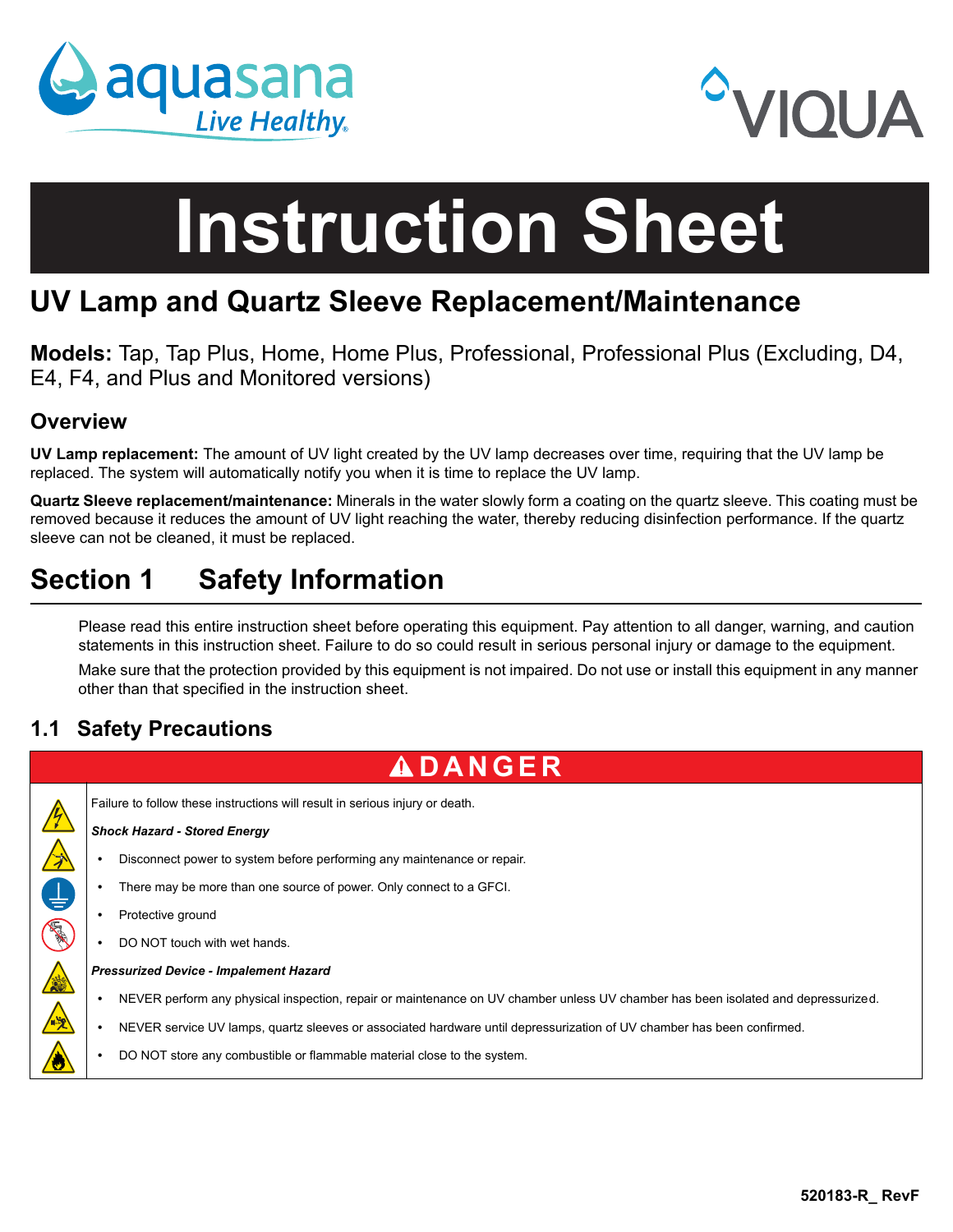## **Safety Information**



## *Avoid Injury*

 **•** Read and understand this Instruction Sheet before operating and performing any maintenance on this equipment.

#### *System Protection*

 **•** To protect the Controller, a UL 1449 certified (or equivalent) transient voltage surge suppressor is strongly recommended.

*Warning: This product may contain chemicals known to the State of California to cause cancer and birth defects or other reproductive harm.*

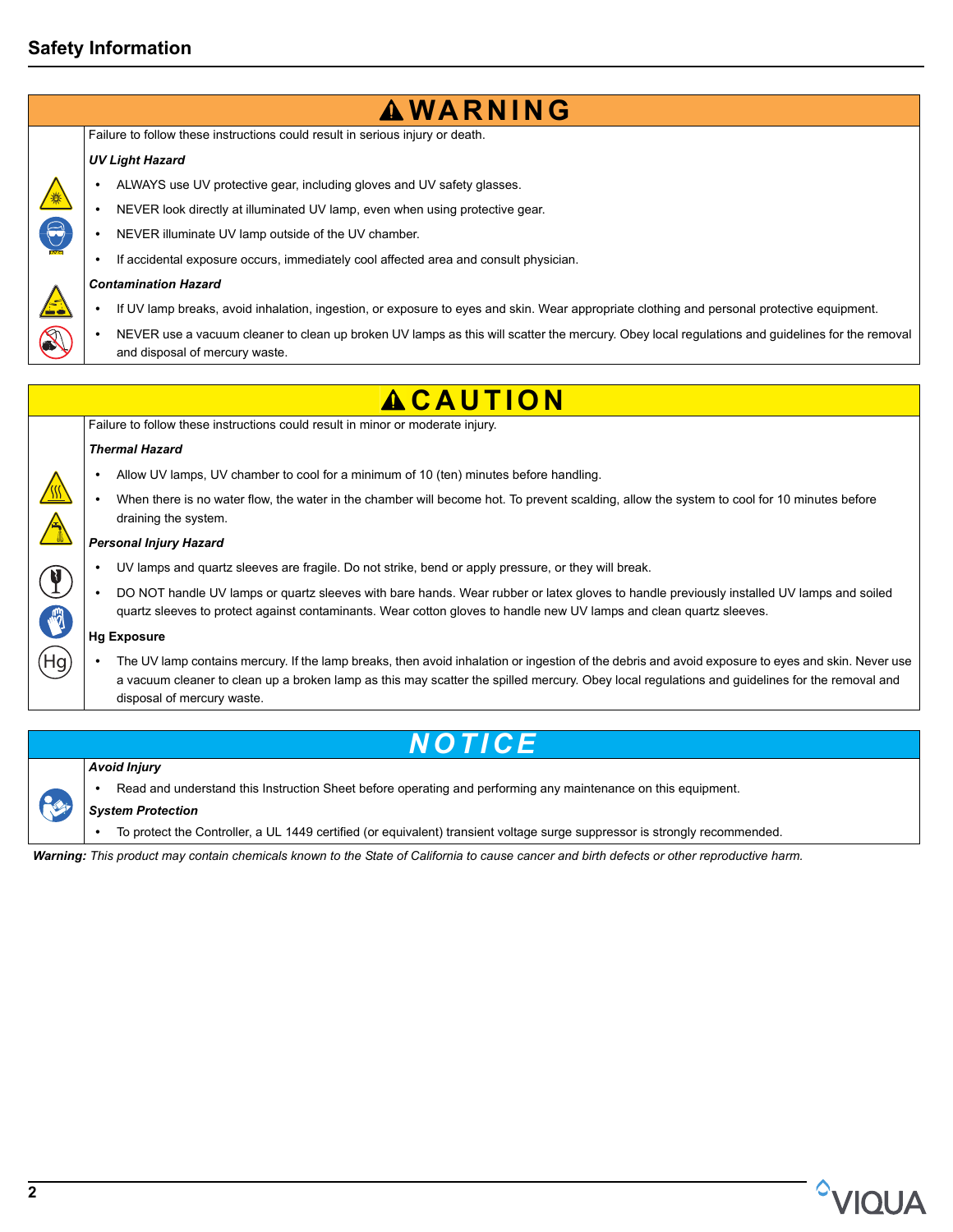# <span id="page-2-0"></span>**Section 2 Maintenance**

- 
- Always disconnect power before performing any work on the disinfection system.
- **•** Always shut-off water flow and release water pressure before servicing.
- **•** Replace the UV lamp annually (or biennially if seasonal home use) to ensure maximum disinfection.
- **•** Always drain the chamber when closing a seasonal home or leaving the unit in an area subject to freezing temperatures.

## **2.1 Replacing UV Lamp**

# *NOTICE*

#### Do not use water during replacement of UV lamp.

The amount of UV light created by the UV lamp decreases over time, requiring that the UV lamp be replaced. The system will automatically notify you when it is time to replace the UV lamp.

*Note: Not applicable to TAP systems.*

### **Procedure:**



**•** Close main water supply to the UV System, and then open a tap downstream of the UV System to release pressure.



**•** Disconnect main power source and allow the unit to cool for 10 minutes.

*Note: Ensure there is no other power source connected such as, Solenoid Junction Box.*



- Remove the UV lamp connector.
- *Note: Follow illustration that shows your specific connector.*



**•** Remove the UV lamp.



- Re-insert the new UV lamp inside the quartz sleeve.
- Attach the connector to the UV lamp and note that the connector will only allow correct installation in one position.



- Place and tighten the UV lamp connector.
- Follow illustration that shows your specific connector.



**•** Plug the unit back to the power source. Reset the end of lamp timer alarm back to 365 days.

*Note: Not applicable to TAP systems.*

**•** Open the inlet valve slowly.



**•** Close the downstream tap once the UV chamber is filled with water, and inspect for any leakages.